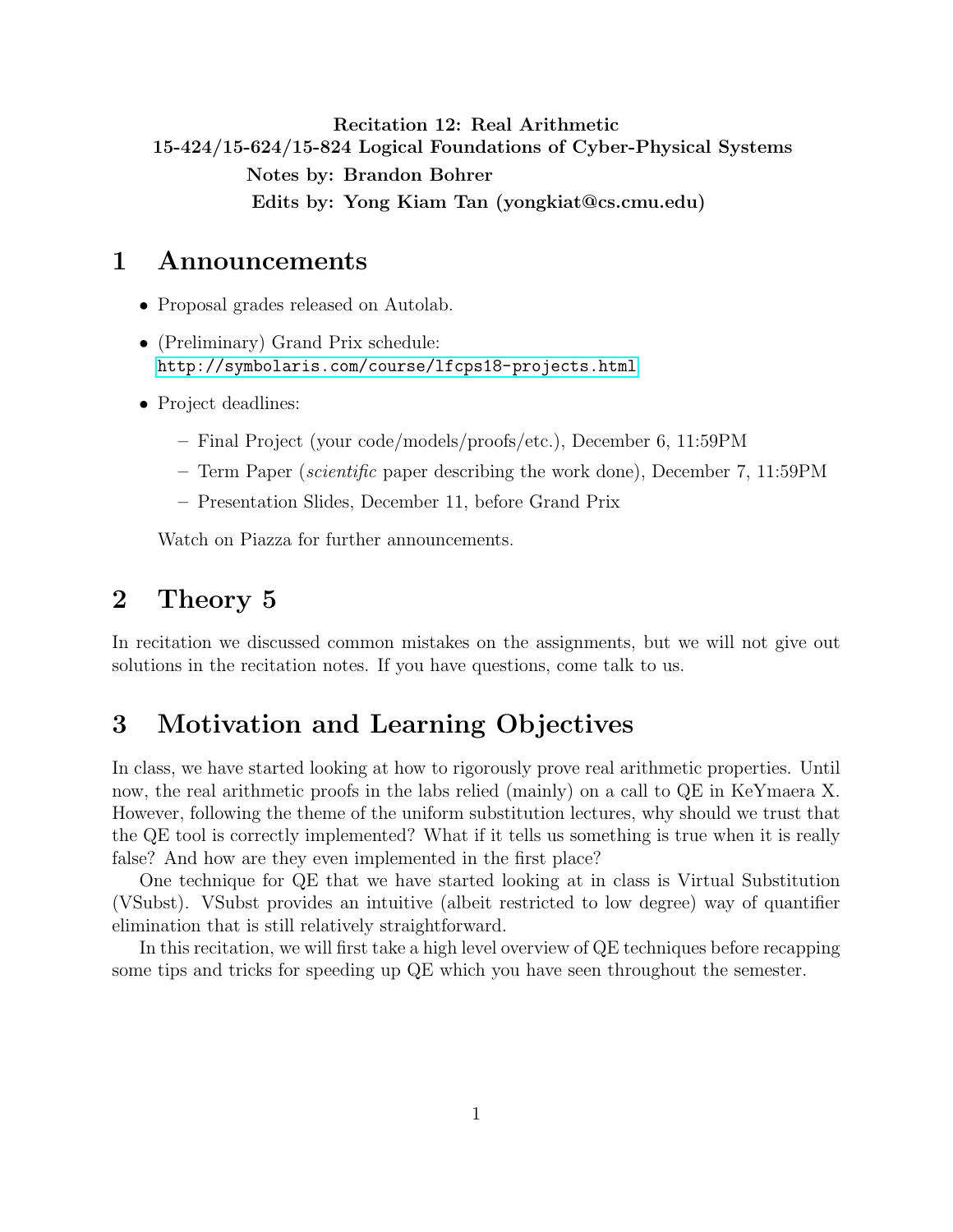# 4 QE Algorithms and Their Complexity

One of the most useful things we learn from studying QE over the reals is how slow it will be in different circumstances. This informs how we should try to simplify arithmetic in order to improve proof performance. There are some simple bounds fundamental to QE, regardless of which algorithm is used:

- All QE algoriths are at best doubly exponential in the number of quantifier alternations (i.e.,  $\exists x \exists y \forall z \phi$  and  $\forall x \exists y \phi$  both count as one alternation).
- All known practical algorithms are doubly exponential in the number of variables, regardless of the number of alternations.
- If there are no alternations, then in theory the lower bound is singly exponential in the number of variables, but in practice still doubly exponential.

What does this teach us about QE in general? Eliminate variables (and quantifiers) yourself instead of leaving it to QE.

Another way to develop good intuition is to look at the actual asymptotic time bound for a specific QE algorithm. For example, here is the time bound from Collins' original CAD (Cylindrical Algebraic Decomposition) paper [\[Col75\]](#page-8-0), where:

- $\bullet$  *m* is the number of polynomials in the formula,
- $r$  is the number of variables,
- $\bullet$  *n* is the largest degree of any variable in any polynomial,
- $\bullet$  d is the length of the largest coefficient in any polynomial (which is generally constant), and
- a is the number of atomic propositions in the formula (also often constant)

$$
CAD \in \mathcal{O}((2n)^{2^{2r+8}} m^{2^{r+6}} d^3 a)
$$

What do you learn from this? You learn that n and r both have a *serious* impact on the running time. Getting rid of variables (reducing r) is usually easier than reducing n unless you get lucky, but reducing  $n$  can be helpful when possible. For example if you have some assumptions with  $x^3$  or  $x^4$  terms in them, you should see if you can get away with hiding them or even simplifying them to formulas with only x and  $x^2$  terms, which are much faster. Reducing  $m$  is useful too, but it is only the base of a singly exponential, so it quickly gets dominated by the doubly exponential  $(2n)^{2^{2r+8}}$ . That being said, it is often the single easiest parameter to reduce (it goes down any time you hide any assumption at all), so why not decrease it if it is easy to do so?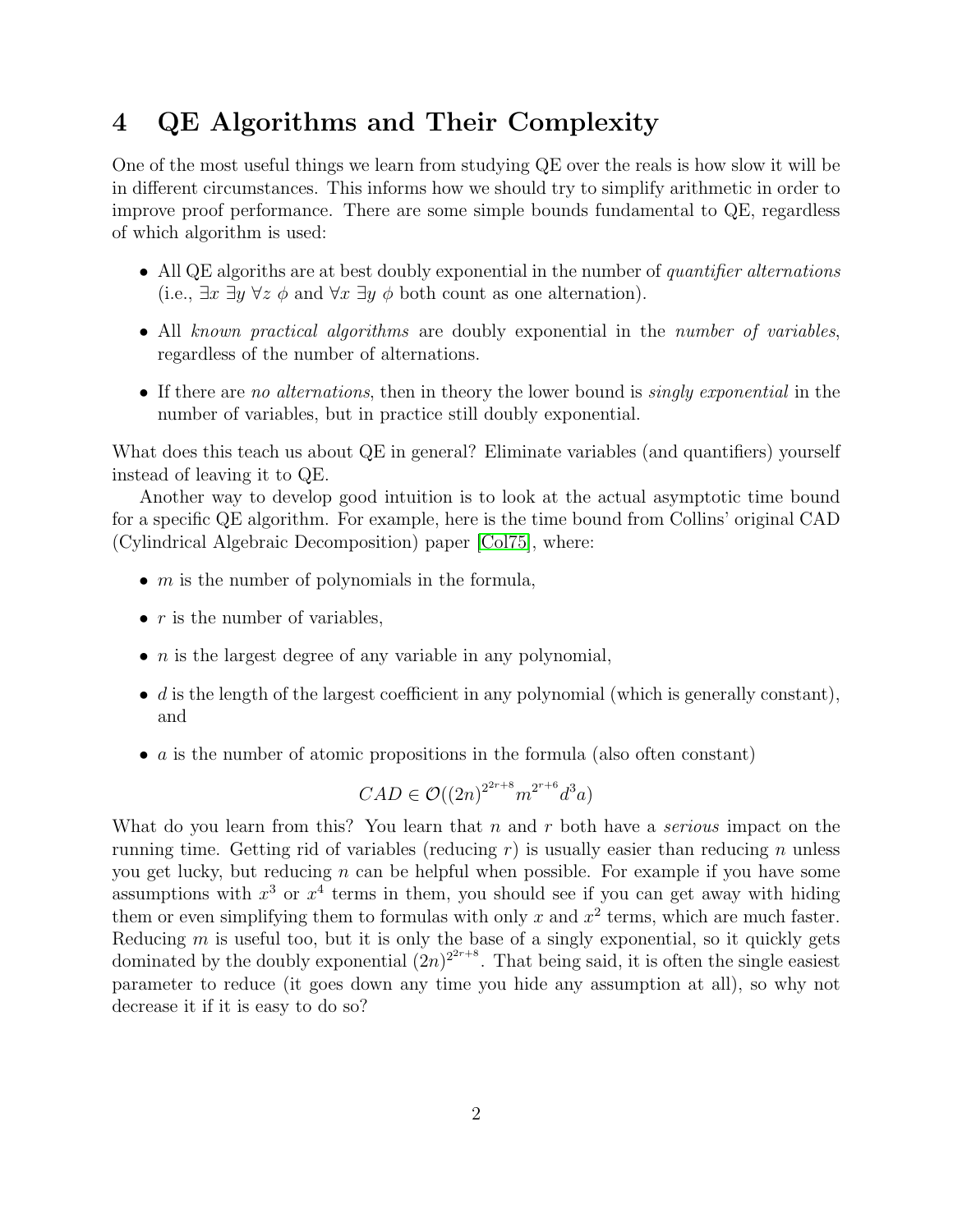## 5 Comparison of Algorithms

We went through a number of different algorithms in lecture, and you might be wondering why we have so many different algorithms. The algorithms have different strengths and weaknesses. Some of those that apply to smaller fragments of real arithmetic are much easier to understand than others.

- Cylindrical Algebraic Decomposition (CAD): CAD is the oldest (relatively) practical QE algorithm for the complete first-order theory of the reals.
- Partial CAD (PCAD): PCAD is an optimized followup algorithm to CAD which is even more efficient in practice and equally general, but even more complex. Mathematica (most likely) uses PCAD with extra tricks. The takeaway is that the CAD time bound and intuition above are mostly accurate for Mathematica, but the reality of their implementation is a bit more complicated.
- Virtual Substitution: Virtual Substitution is conceptually simpler than the CAD family, but very incomplete. It only supports terms up to degree  $2(x^2)$  (or degree 3 with extreme effort), and can fail even on  $x^2$  terms because VS can introduce higher degree terms internally. Why is it so useful, then? It turns that (a) it often works even when the theory does not give you a completeness guarantee, (b) optimizations can make it work even more often, (c) many models of interest to us only have  $x^2$  terms, and (d) perhaps most importantly: it can make a useful pre-processing step for a more general method like CAD.
- Satisfiability Modulo Theories Solving (SMT): SMT solving is an extremely general purpose automated proving technology used in many automated theorem proving domains. In SMT solving, a general purpose SAT solver is given a theory (set of axioms/rules) that tell it how to prove a new class of problems. Unlike the CAD family, SMT is logic based and thus in principle has the potential to handle the combinatorial logical challenges of big formulas with big terms quickly as long as the arithmetic itself works out well enough. The completeness of SMT solving depends on which axioms the solver uses. Z3's QE procedure is SMT based. Takeaway: Z3's and Mathematica's QE differ on a very fundamental level, and thus each one might do well on problems where the other struggles.
- Linear Real Arithmetic (LRA): One powerful subclass of real arithmetic questions that Z3 works well with is LRA. Here, all of the terms are required to be linear i.e., no products between variables. This theory is decidable by Fourier-Motzkin elimination. The idea is relatively straightforward so let us take a quick look at it. As we saw in class, quantifiers can be eliminated homomorphically across the logical connectives (and using logical equivalences to simplify away unnecessary operators) e.g.,:

$$
QE(P \vee Q) \equiv QE(P) \vee QE(Q)
$$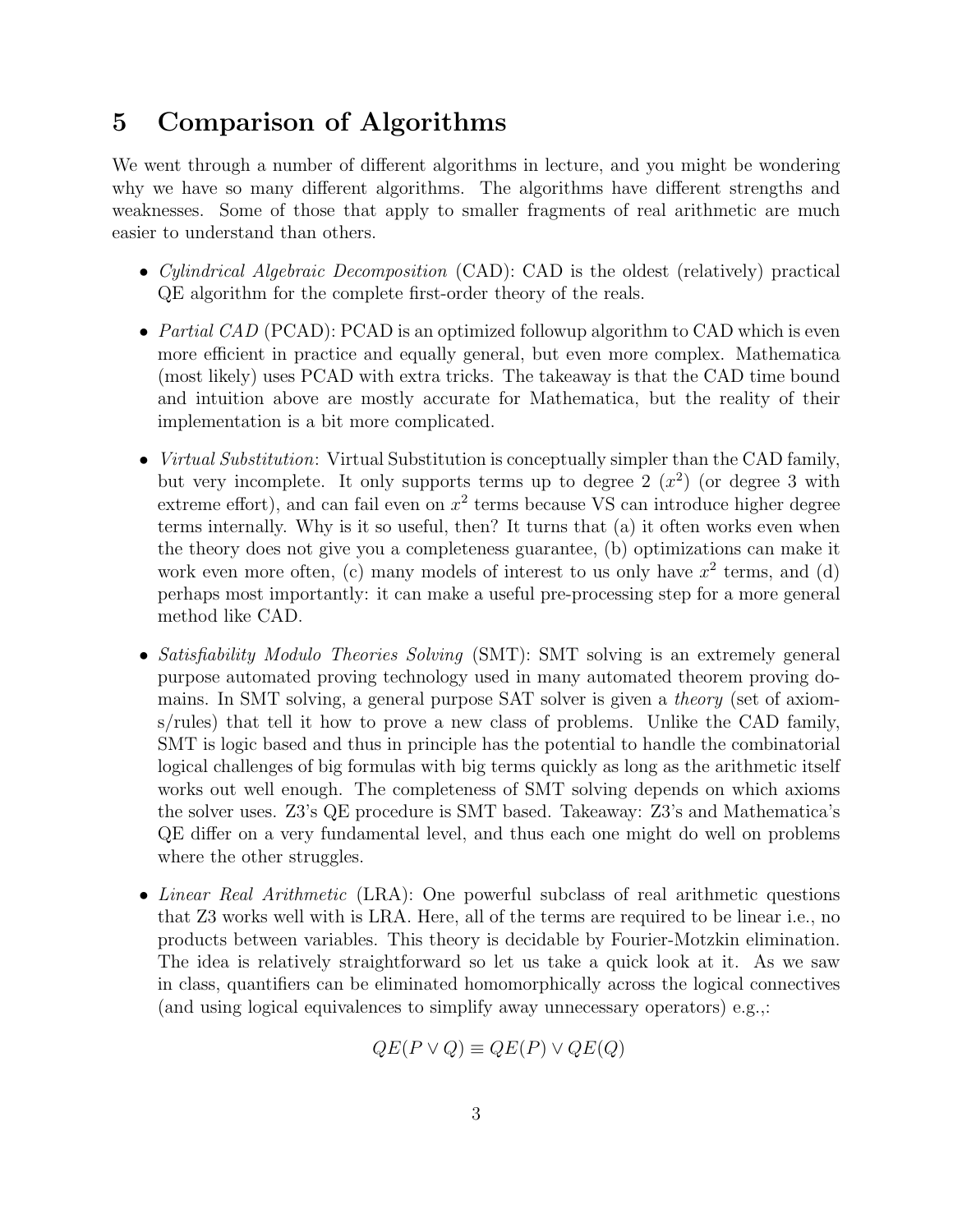$$
\forall x\,P \leftrightarrow \neg \exists x\, \neg P
$$

For LRA, we will use a similar idea to avoid dealing with disjunctions when eliminating quantifiers with the equivalence:

$$
\exists x (P \lor Q) \leftrightarrow \exists x P \lor \exists x Q
$$

The "base case" formula that we need to eliminate quantifiers from therefore looks like this (we will ignore strict inequalities), with  $p_i$  linear polynomials on the variables:

$$
\exists x \bigwedge_i p_i \le 0
$$

Now, because each  $p_i$  is linear, we can rearrange (and divide) the inequalities to move  $x$  to one side, yielding the following formula:

$$
\exists x \, \big(\bigwedge_{i=1}^N a_i \leq x \land \bigwedge_{j=1}^M x \leq b_j\big)
$$

The resulting  $a_i, b_j$  are polynomials over the remaining variables (not including x). Finally, we may eliminate the existential quantifier on  $x$  with the following formula:

$$
\bigwedge_{i}^{N} \bigwedge_{j}^{M} a_i \leq b_j
$$

#### Exercise 1:

Convince yourselves that the previous two formulas are equivalent.

In the above algorithm, we would rewrite original input (linear) equalities  $p = 0$  by transforming it into the conjunction  $p \leq 0 \land p \geq 0$ . This is obviously not the most optimal thing to do in practice, even though it simplifies the theory.

#### Exercise 2:

How could we handle equational constraints?

Answer: We have actually seen this in class with the virtual substitution of equations.

Suppose again that we were trying to eliminate an existential quantifier on  $x$  but we had an additional linear equational constraint  $(p = 0)$ :

$$
\exists x \left( p = 0 \land \bigwedge_i p_i \le 0 \right)
$$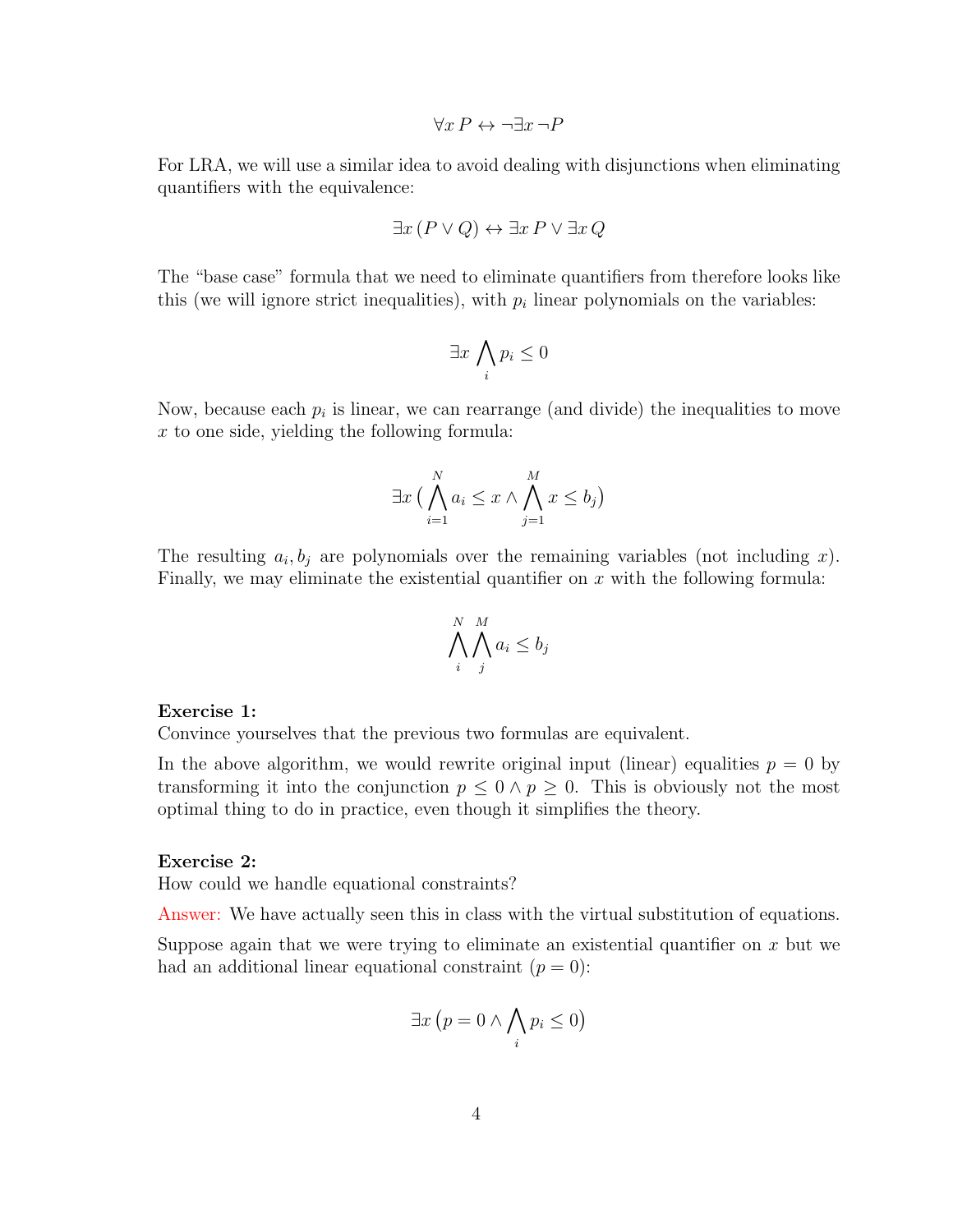Since  $p$  is linear, there are only two possibilities: 1) x appears with a non-zero, rational coefficient or 2) x does not appear (or has coefficient 0).

In the first case, we can eliminate x by rearranging the constraint  $p = 0$  into  $x = q$ for some linear polynomial q that does not mention x. Then, we can eliminate the x quantifier with the following formula, where  $(p_i)_x^q$  means to replace x by q wherever it appears in  $p_i$ :<sup>[1](#page-4-0)</sup>

$$
\bigwedge_i (p_i)^q_x \le 0
$$

In the latter case, the equality  $p = 0$  can be moved out of the quantification since it does not depend on the value of  $x$ . We then continue eliminating quantifiers on the remaining inequalities as we did before.

$$
p = 0 \land \exists x \bigwedge_i p_i \le 0
$$

- Cohen-Hörmander (CH): Cohen-Hörmander is complete in theory and still reasonably straightforward, and somewhat practical for small problems. It is notable because there is a proof-producing implementation for it, meaning it can be added to a theorem prover without significantly increasing the amount of trusted code in the prover. Whereas the CAD's and SMT both require us to trust complex solvers, the proof-producing version of CH generates a proof that we can check on our own.
- Witness Generating Procedures: The idea of proof witnesses is especially attractive if it is easy to convince a theorem prover (or even just ourselves) that the witness is correct. Of course, finding such a witness may be difficult. As an analogy, think of the complexity class NP. It is much easier to verify a solution to an instance of a NP-complete problem (say, 3SAT) than it is to find the solution!

Let us look at one particular approach from [\[PQR09\]](#page-8-1) that works for the universal fragment of real arithmetic (i.e., with all universal quantifiers when written in prenex normal form). These kinds of real arithmetic formulas are, in fact, those that you have been using throughout the course. To simplify matters, let us suppose that you were trying to prove a sequent that looks like the following (∼ stands for one of the usual comparison operators):

$$
\Gamma \vdash q \sim 0
$$

How could you proceed? Well, one way is to move q onto the LHS, and attempt to prove false, i.e., derive a contradiction from the resulting assumptions:

<span id="page-4-0"></span><sup>&</sup>lt;sup>1</sup>Observe that linearity is important here to make sure that the resulting  $(p_i)_x^q$  are also linear.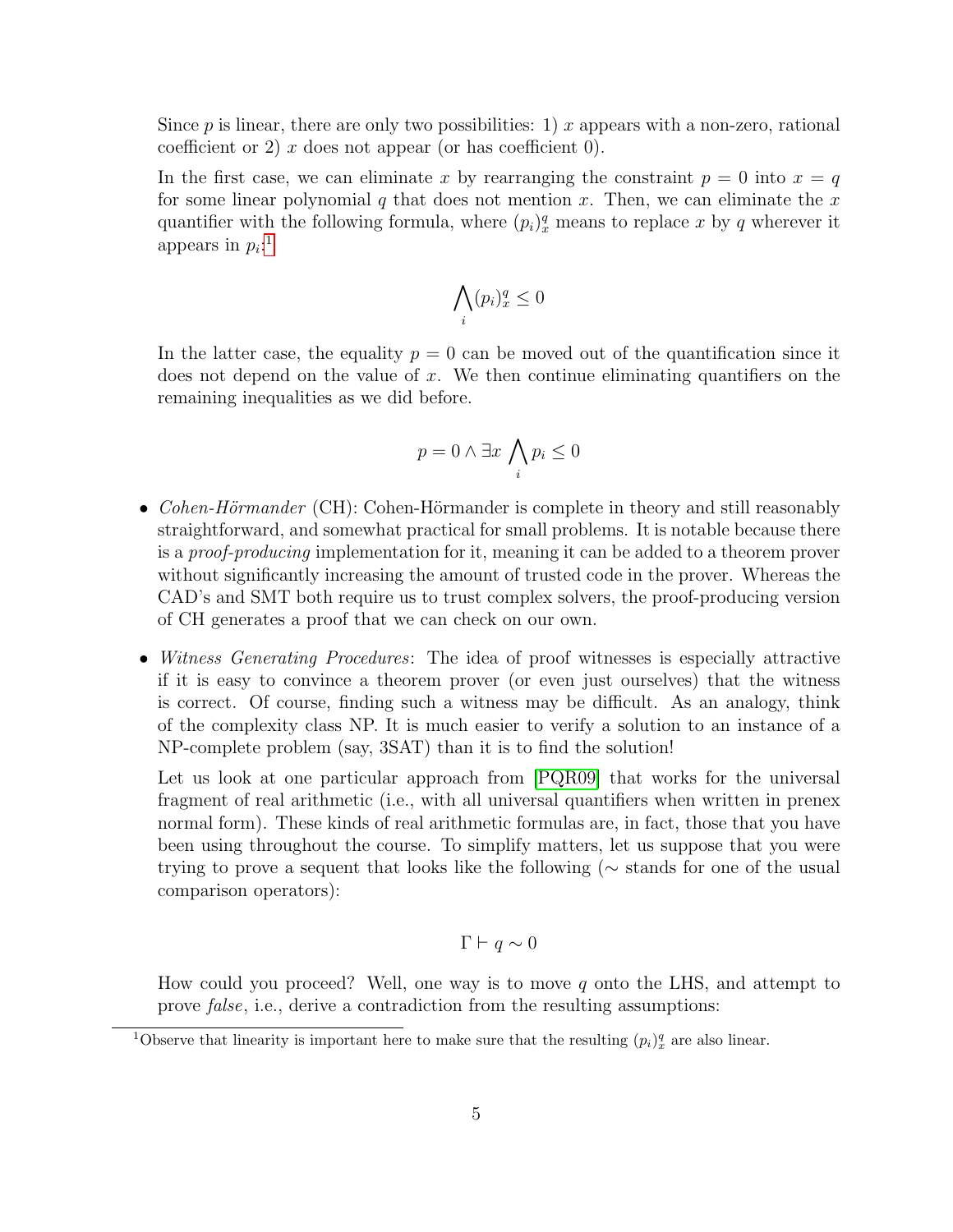$$
\Gamma, \neg q \sim 0 \vdash false
$$

So in general, after normalizing appropriately, the question we are interested in looks like this ( $p_i$  are polynomials, and each  $\sim$  is a comparison operator):

$$
p_0 \sim 0, p_1 \sim 0, \ldots, p_n \sim 0 \vdash false
$$

It is possible to derive a witness of the contradiction directly from here, but let us take it a step further by turning all the  $\sim$  into equalities. After all, equalities seem a little tamer from our experience with LRA and VSubst. We can use the following real arithmetic equivalence on non-strict inequalities:

$$
p \ge 0 \leftrightarrow \exists z \, p - z^2 = 0
$$

#### Exercise 3:

What about  $p > 0$  and  $p \neq 0$ ? (Think about how we used differential ghosts!)

Using these equivalence transformations, we would end up with a sequent that looks like this (here,  $q_i$  are again polynomials, possibly mentioning  $z_i$ ):

$$
\exists z_0 q_0 = 0, \exists z_1 q_1 = 0 \dots, \exists z_n q_n = 0 \vdash false
$$

#### Exercise 4:

What do we do now?

We simply apply ∃[L](#page-0-0) to get rid of the existential quantifiers:

$$
q_0 = 0, q_1 = 0, ..., q_n = 0 \vdash false
$$

Now that we are left with just equational assumptions, it is fairly easy to see what a counterexample witness could look like.

For example, if we could find polynomial cofactors  $g_i$  such that the following polynomial identity holds:

$$
\sum_i g_i q_i = 1
$$

These these cofactors  $g_i$  can be our proof witness for validity of the sequent (why?). At first glance, this procedure seems highly incomplete. Surprisingly, Hilbert's Nullstellensatz guarantees that these cofactors  $g_i$  always exist if the sequent is valid over the complex numbers.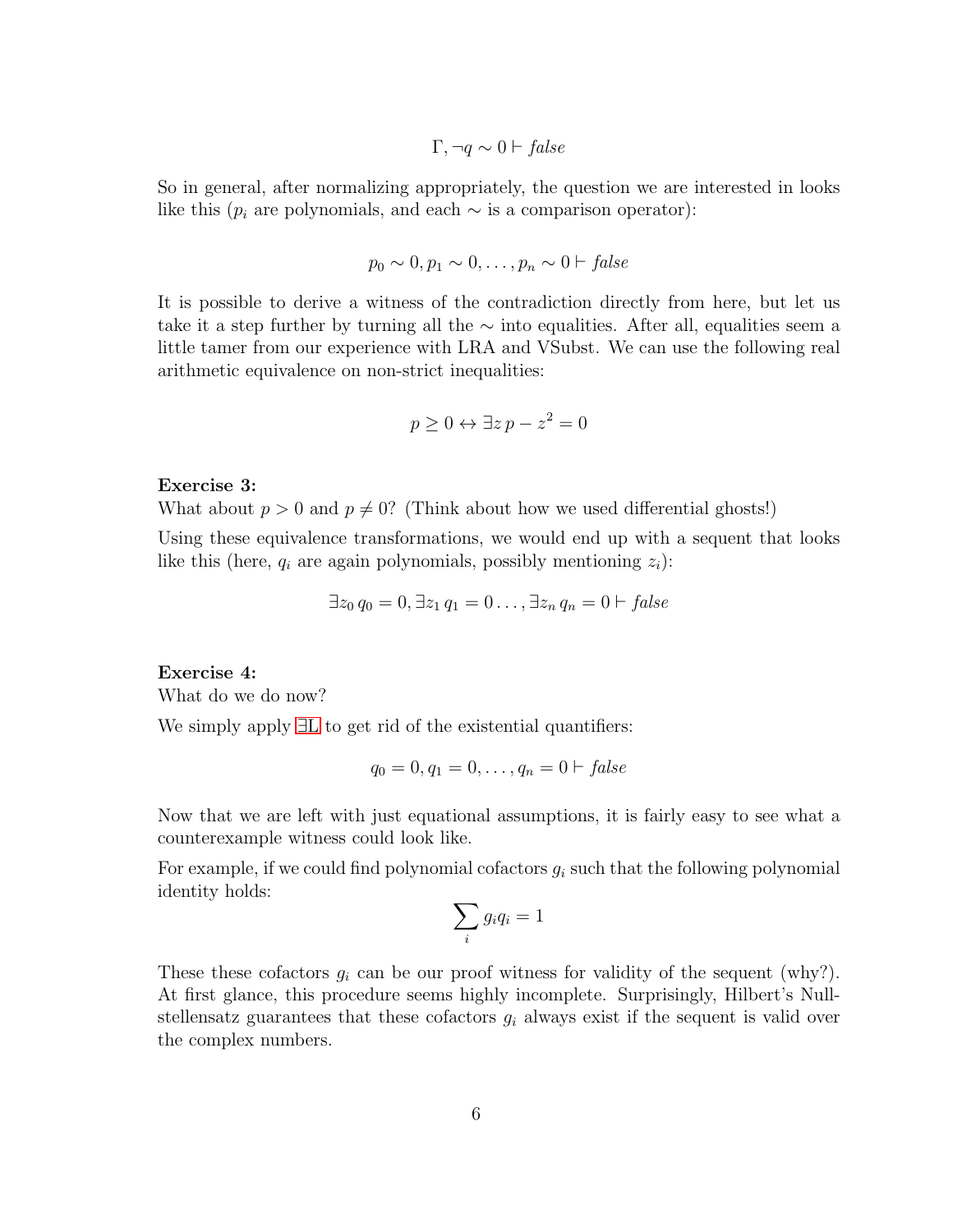Over the real numbers (which is our usual setting) we will need the real Nullstellensatz instead. The witness here is a little bit more involved and we will need both the polynomial cofactors  $g_i$  from before, as well as an additional sum-of-squares term  $(\sum_j s_j^2)$ on the RHS of the polynomial identity:

$$
\sum_i g_i q_i = 1 + \sum_j s_j^2
$$

#### Exercise 5:

Convince yourselves that the  $g_i$  and  $s_j$  satisfying this identity also witnesses the fact that the aforementioned sequent is valid.

Why do we bother with these witness procedures? The reason, as hinted before, is that QE algorithms are complicated beasts. For your entertainment, try out the following calls to QE (Resolve and Reduce are two possible choices for performing QE with Mathematica that KeYmaera X lets you use):

```
Resolve[0.333333333*3 == 1]
Resolve[0.33333333333333333*3 == 1]
Resolve[1 - 0.33333333333333333*3 > 0]
Reduce[(Sqrt[x])^2 == x]Reduce[x^2 >= 0, {}, Reals]
Reduce[x/x == 1, {} }, Reals]
Reduce[0/0 == 1, {} {}, Reals]
```
Note: In recitation we saw more complicated breakages too. KeYmaera X already tries to protect you against strange QE behavior. However, nothing beats checking the arithmetic yourself, especially that you have not accidentally divided by 0 or taken non-integer powers of a negative term.

#### Exercise 6:

Can you think of how to use these to break KeYmaera X? It goes without saying that you should NOT exploit these in your final projects.

### 6 Practical Arithmetic Proving Advice

Here is a collection of useful QE advice, some of it possibly new. In addition to reading the below, look at the accompanying examples in recitation12.kya which prove quite slowly by master but quickly with a clever proof.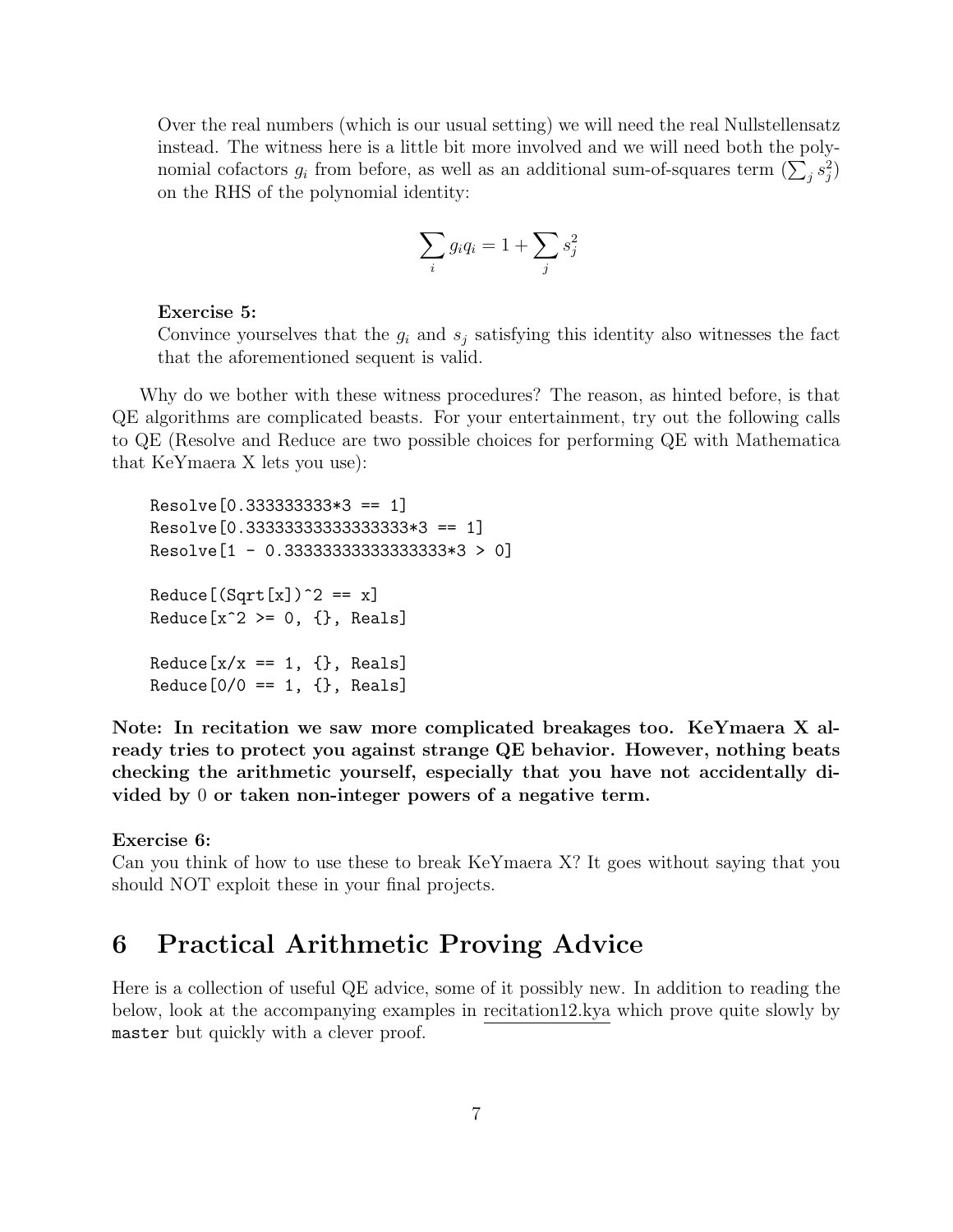• **Hide Formulas.** This is the easiest way to speed of QE. If some assumptions are not relevant, then hide/weaken them away before calling QE.

Note: Look at rec12assum for an example of how this could be done.

• Tell KeYmaera X the argument. Sometimes we need to prove simple facts about complicated terms. Say we have defined some complicated terms:

$$
\theta_1 \equiv 100000000x^{200}y^{127}z^2w + 200x + 122wy^2
$$
  
\n
$$
\theta_2 \equiv 100000000x^{200}y^{127}z^2w + 200x + 122wy^2 + 1
$$
  
\n
$$
\theta_3 \equiv 100000000x^{200}y^{127}z^2w + 200x + 122wy^2 + 2
$$

Clearly  $\theta_1 < \theta_2 < \theta_3$ . Due to the high degree polynomials this question is awful for QE and takes a while to prove. Yet, there is a simple argument: Regardless of the value of  $\theta_1$  we have  $\theta_1 < \theta_1 + 1 < \theta_2 + 2$ . We can make arithmetic much faster by turning  $100000000x^{200}y^{127}z^2w+200x+122wy^2$  into a variable  $\theta_1$  and then asking QE. This is our way of telling KeYmaera X that the details of  $100000000x^{200}y^{127}z^2w + 200x + 122wy^2$ are actually irrelevant to the proof, and the theorem is true no matter what  $\theta_1$  was.

This is sometimes easier said than done. One way to "rename" a variable is to use the cut rule to introduce a universally quantified fact which will hopefully prove quickly by QE, and can then be used to recover our original conclusion.

Note: Look at rec12transitivity for an example of how this could be done.

- Expand special functions. It is unclear what Mathematica does with the abs,min and max functions. Sometimes, it can get much faster if you first remove these in KeYmaera X before handing the real arithmetic question to Mathematica.
- Instantiate Quantifiers. In general, applying the rules  $\forall L$  and  $\exists R$  also greatly speeds up QE by removing a quantifier and/or quantifier alternation. Applying these rules takes creativity, though, because you have to pick an explicit value for the quantifier. If you pick the wrong one, you might end up with an unprovable subgoal.

For example, if you are working with the solution to an ODE that has a domain constraint, you will have the domain constraint as an assumption, which includes a quantifier  $(\forall x \phi)$ . For most problems that occur in practice, we only need to assume the constraint is true at the end (and maybe beginning) of an ODE.

- Try Different Solvers. As mentioned above, different solvers take fundamentally different approaches, so you might get better results by switching to a different one.
- Try Lazy vs. Eager QE. There are different ways that KeYmaera X can use a QE solver. The main two ways are *eager* QE vs. *lazy* QE. In *eager* QE we take whatever formula we have right now and (after hiding useless assumptions) hand it right to the QE solver. In lazy QE we wait as long as possible before calling the QE solver, meaning we apply all possible propositional reasoning steps first. As with the "which